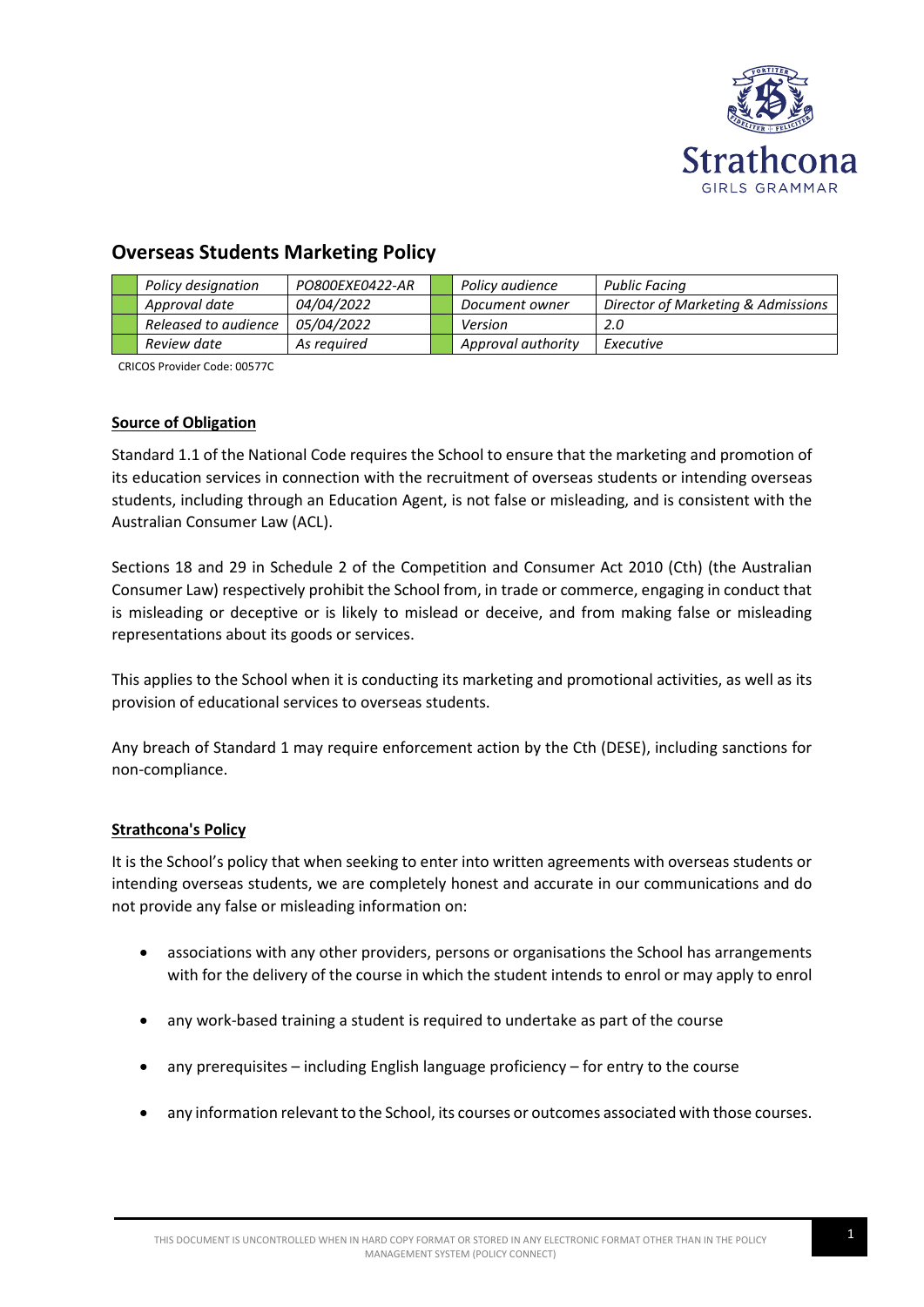

The School will not:

- claim to commit to secure for the student, or on the student or intending student's behalf, a migration outcome from undertaking any course offered by the School
- guarantee a successful education assessment outcome for the student or intending student.

This Policy is made available on the School's website to demonstrate our commitment to transparent and truthful communications with potential overseas students.

# **Australian Consumer Law (ACL) Protections**

The School ensures that we abide by the provisions of the ACL and provide information to overseas students and their parents/guardians about the consumer protections afforded to overseas students.

The School ensures that we do not:

- in trade or commerce, engage in conduct that is misleading or deceptive or is likely to mislead or deceive
- engage in unconscionable conduct
- have unfair contract terms within our contracts with overseas students
- provide false or misleading representations about goods or services provided by the School.

# **Definitions**

# *Trade or Commerce*

In "trade or commerce" refers to conduct, which in itself, has an aspect or element of activities or transactions which are commercial in nature: Concrete Construction v Nelson (1990) 169 CLR 594.

Under the ACL, transactions between the School and overseas students and their parents/guardians for the purposes of enrolment and tuition payments are dealings in trade or commerce.

# *Misleading or Deceptive Conduct*

The ACL does not define the terms "misleading" or "deceptive".

To determine what is misleading or deceptive conduct, a court will assess an action or omission by considering whether the overall conduct induces or is capable of inducing an ordinary person in the position of an overseas student or intending overseas student into error.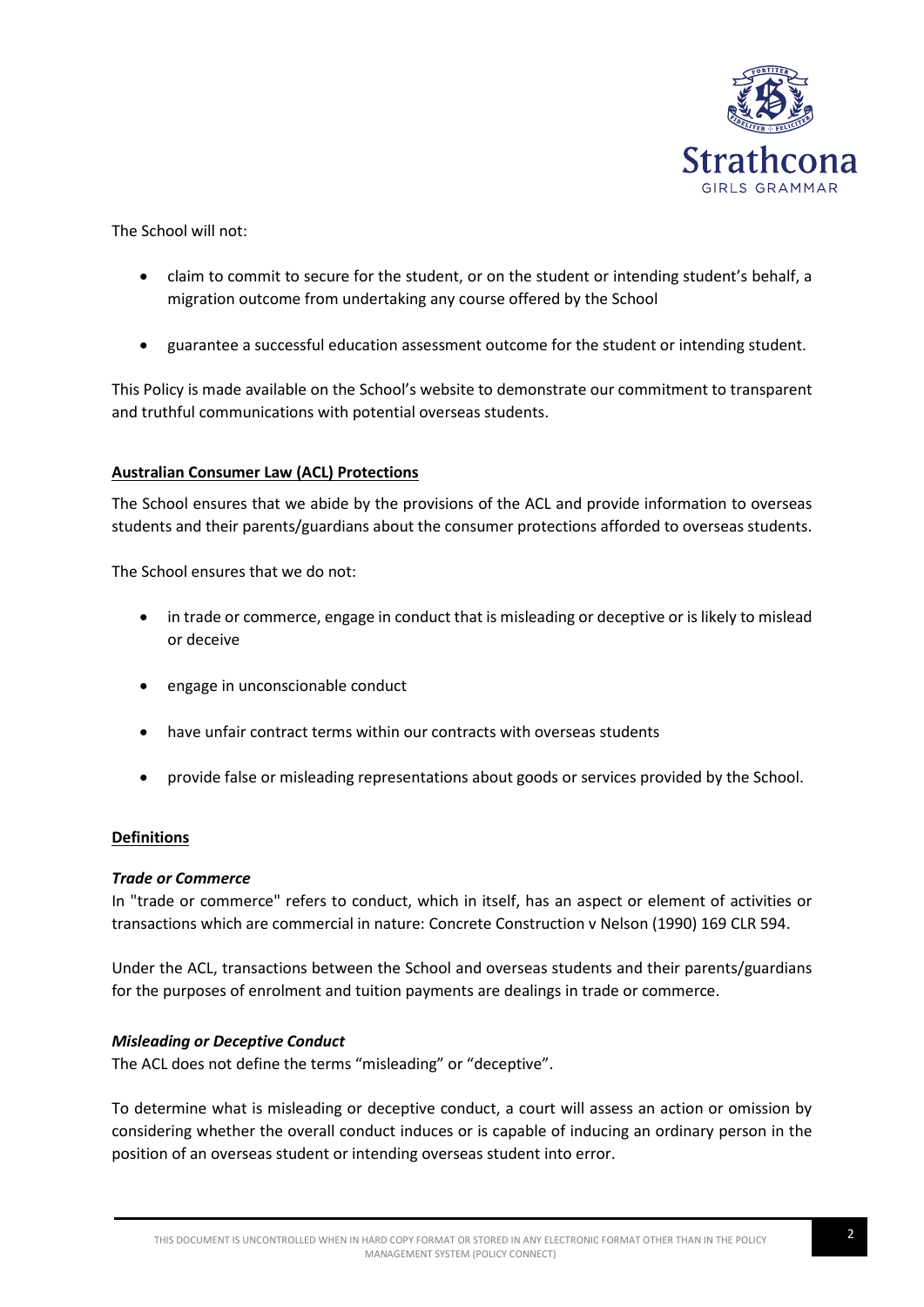

# *Unconscionable Conduct*

The Australian Competition and Consumer Commission (ACCC) provides guidance on unconscionable conduct.

Unconscionable conduct is described as business behaviour that is harsh or oppressive and goes beyond commercial bargaining.

To be considered unconscionable, the conduct must be more than simply unfair – it must be against conscience as judged against the norms of society.

# *Unfair Contract Terms*

The ACCC has provided guidance on the characteristics of unfair contract terms.

Common examples of unfair contract terms include terms that:

- enable one party (but not another) to avoid or limit their obligations under the contract
- enable one party (but not another) to terminate the contract
- penalise one party (but not another) for breaching or terminating the contract
- enable one party (but not another) to vary the terms of the contract.

In the context of overseas students, unfair contract terms are terms that:

- cause a significant power imbalance between the overseas student and the School
- are not reasonably necessary to protect the legitimate interests of the School
- would cause the overseas student's detriment (financial or non-financial) if the School tried to enforce it
- are not transparent.

# *False or Misleading*

The ACCC provides guidance on what is false or misleading. It is illegal for the School to make representations that are incorrect or are likely to create a false impression.

This includes any representations in print, radio, television, social media or other advertising mediums, and includes any statement made by a person representing the School.